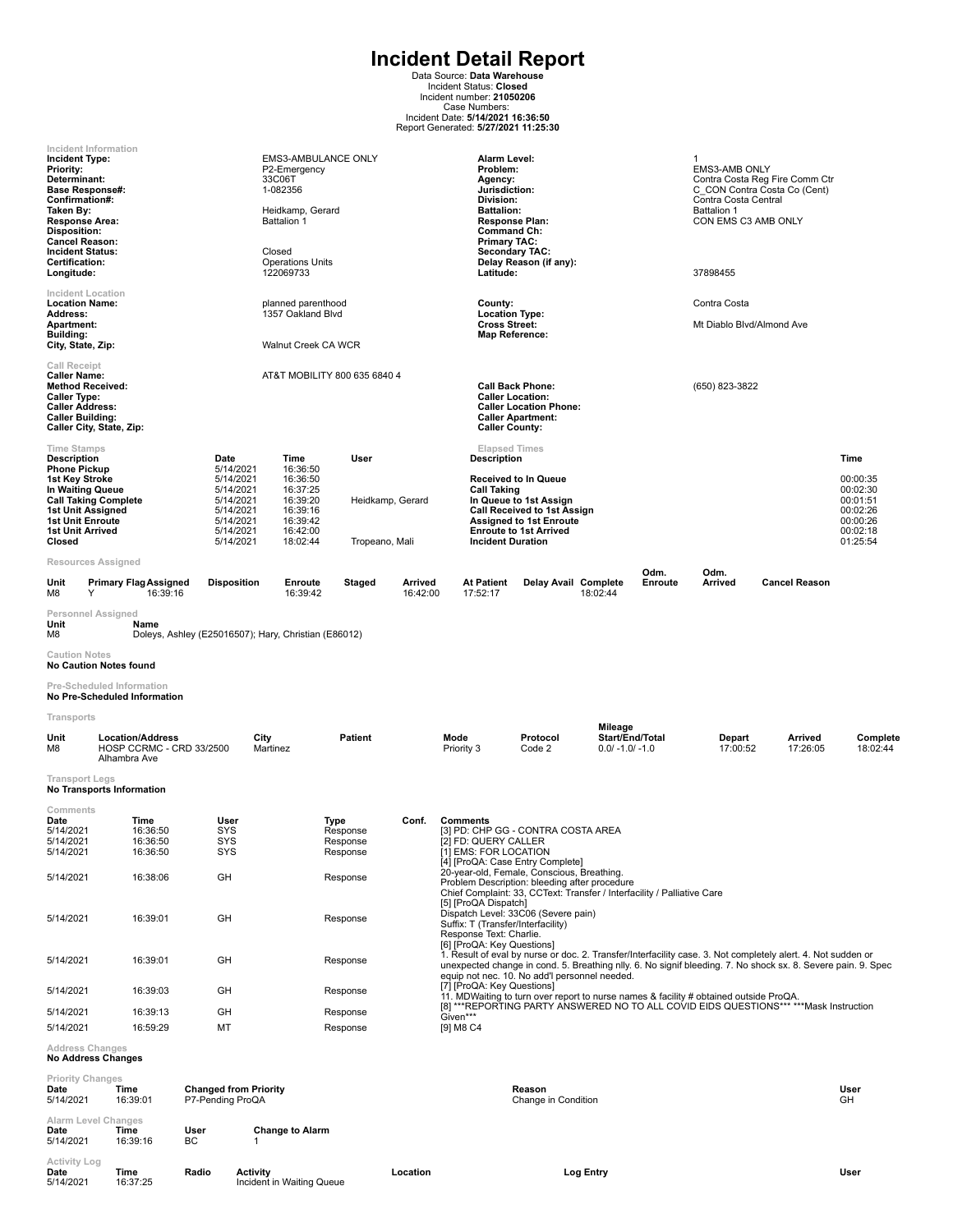| 5/14/2021                           | 16:37:25                         |                                                         | <b>ANI/ALI Statistics</b>                  |                                                                  |                   |                                                                                                             |                                                                                                                       | INT Insert: May 14 2021 16:36:50 / INT SendNP: May 14 2021<br>16:36:50 / WS RecvNP:May 14 2021 16:36:49 / WS Process:May |                       | GH         |  |
|-------------------------------------|----------------------------------|---------------------------------------------------------|--------------------------------------------|------------------------------------------------------------------|-------------------|-------------------------------------------------------------------------------------------------------------|-----------------------------------------------------------------------------------------------------------------------|--------------------------------------------------------------------------------------------------------------------------|-----------------------|------------|--|
| 5/14/2021                           | 16:37:25                         |                                                         | Incident in Waiting Queue                  | Waiting Pending Incident Time                                    |                   |                                                                                                             | 14 2021 16:37:25                                                                                                      | Waiting Pending Incident Time Warning timer expired                                                                      |                       |            |  |
| 5/14/2021<br>5/14/2021              | 16:37:26<br>16:39:01             |                                                         | Warning<br>Incident Priority Change        |                                                                  |                   |                                                                                                             |                                                                                                                       | Incident priority changed from P7-Pending ProQA to P2-                                                                   |                       | GH         |  |
| 5/14/2021                           | 16:39:01                         |                                                         | ProQA                                      |                                                                  |                   | 1357 Oakland Blvd                                                                                           | ProQA determinant sent                                                                                                | Emergency due to Change in Condition                                                                                     |                       | GH         |  |
| 5/14/2021                           | 16:39:02                         |                                                         | Warning                                    | Waiting Pending Incident Time                                    |                   |                                                                                                             |                                                                                                                       | Waiting Pending Incident Time Warning timer expired                                                                      |                       |            |  |
| 5/14/2021<br>5/14/2021<br>5/14/2021 | 16:39:02<br>16:39:02<br>16:39:03 |                                                         | Incident Late                              | Pending Incident Time Warning<br>Remove Waiting Pending Incident |                   |                                                                                                             |                                                                                                                       | Pending Incident Time Warning timer expired<br>Removing Waiting Pending Incident Time Warning timer expired              |                       |            |  |
| 5/14/2021                           | 16:39:15                         |                                                         | Warning<br>Initial Assignment              |                                                                  |                   |                                                                                                             | (00:01:19)                                                                                                            | The following unit(s) is (are) recommended for assignment: M8                                                            |                       | BC         |  |
| 5/14/2021<br>5/14/2021              | 16:39:15<br>16:39:16             | M8                                                      | <b>UserAction</b><br>DI                    |                                                                  |                   | 1357 Oakland Blvd [planned parenthood]Response Number (1-082356)                                            | User clicked Initial Assign                                                                                           |                                                                                                                          |                       | BС<br>BC   |  |
| 5/14/2021<br>5/14/2021              | 16:39:16<br>16:39:19             |                                                         | Incident Timer Clear<br><b>UserAction</b>  |                                                                  |                   |                                                                                                             | Incident Timer Cleared<br>User clicked Exit/Save                                                                      |                                                                                                                          |                       | GH         |  |
| 5/14/2021<br>5/14/2021              | 16:39:42<br>16:42:00             | M8<br>M8                                                | RE<br>OS                                   |                                                                  |                   | 1357 Oakland Blvd [planned parenthood]Responding From = S California Blvd\Olympic Blvd<br>1357 Oakland Blvd |                                                                                                                       |                                                                                                                          |                       | ТC<br>ТC   |  |
| 5/14/2021<br>5/14/2021              | 17:00:52<br>17:24:30             | M8                                                      | EH<br><b>UserAction</b>                    |                                                                  |                   | HOSP CCRMC - CRD 33                                                                                         | User clicked Exit/Save                                                                                                |                                                                                                                          |                       | MT<br>BC   |  |
| 5/14/2021<br>5/14/2021              | 17:26:05<br>17:26:05             | M8<br>M8                                                | <b>Transport Time</b><br>AΗ                |                                                                  | <b>CRD 331</b>    | 2500 Alhambra Ave [HOSP CCRMC -                                                                             |                                                                                                                       | Depart Scene Time: 17:00:52, Arrive Destination Time: 17:26:05                                                           |                       | TC<br>ТC   |  |
| 5/14/2021<br>5/14/2021              | 17:51:05<br>17:52:17             | M8                                                      | Incident Late<br>TOC                       |                                                                  | CRD 33            | 2500 Alhambra Ave [HOSP CCRMC -                                                                             | Active incident marked as late                                                                                        |                                                                                                                          |                       | ТC         |  |
| 5/14/2021<br>5/14/2021              | 18:02:16<br>18:02:16             | M8<br>M8                                                | Incident Late Timer<br><b>Custom Timer</b> |                                                                  |                   |                                                                                                             |                                                                                                                       | EMS TOC 10 Minute Timer-Unit marked as late.                                                                             |                       |            |  |
| 5/14/2021<br>5/14/2021              | 18:02:44<br>18:02:44             | M <sub>8</sub>                                          | 0R<br>Incident Timer Clear                 |                                                                  | 1357 Oakland Blvd |                                                                                                             | 1357 Oakland Blvd [planned parenthood]Unit Cleared From Incident 21050206<br>Incident Late Timer cleared for 21050206 |                                                                                                                          |                       |            |  |
| 5/14/2021                           | 18:02:44                         | M8                                                      | Response Closed                            |                                                                  |                   | planned parenthood                                                                                          | Response Disposition:                                                                                                 |                                                                                                                          |                       | МT         |  |
| Edit Log<br>Date<br>5/14/2021       | Time<br>16:36:50                 | Field<br>Longitude                                      |                                            | <b>Changed From</b><br>0                                         |                   | <b>Changed To</b><br>122070475                                                                              | Reason<br>Entry<br>Selected/Returned                                                                                  | Table<br>Response Master Incident                                                                                        | Workstation<br>CADCC3 | User<br>GH |  |
| 5/14/2021                           | 16:36:50                         | Latitude                                                |                                            | 0                                                                |                   | 37897636                                                                                                    | from GeoLocator<br>Entry<br>Selected/Returned<br>from GeoLocator                                                      | Response Master Incident CADCC3                                                                                          |                       | GH         |  |
| 5/14/2021<br>5/14/2021              | 16:36:50<br>16:36:50             | City<br>Address                                         |                                            | 37°53'51.49"N/                                                   |                   | <b>Walnut Creek</b><br>1300-1399 Oakland Ct                                                                 | <b>Updated City</b><br>Entry                                                                                          | Response_Master_Incident CADCC3<br>Response Master Incident CADCC3                                                       |                       | GH<br>GH   |  |
|                                     |                                  |                                                         |                                            | 122°04'13.71"W                                                   |                   |                                                                                                             | Selected/Returned<br>from GeoLocator                                                                                  |                                                                                                                          |                       |            |  |
| 5/14/2021<br>5/14/2021              | 16:36:50<br>16:36:50             | ResponsePlanType<br>Response_Area                       |                                            | 0                                                                |                   | $\mathbf 0$<br><b>Battalion 1</b>                                                                           | (Response Viewer)<br>(Response Viewer)                                                                                | Response Master Incident CADCC3<br>Response Master Incident CADCC3                                                       |                       | GH<br>GH   |  |
| 5/14/2021<br>5/14/2021              | 16:36:50<br>16:36:50             | <b>Battalion</b><br>Division                            |                                            |                                                                  |                   | <b>Battalion 1</b><br>Contra Costa Central                                                                  | (Response Viewer)<br>(Response Viewer)                                                                                | Response Master Incident CADCC3<br>Response Master Incident CADCC3                                                       |                       | GH<br>GH   |  |
| 5/14/2021<br>5/14/2021              | 16:36:50<br>16:36:50             | Jurisdiction<br>Address                                 |                                            | (Blank)                                                          |                   | C CON Contra Costa Co<br>(Cent)<br>37°53'51.49"N /                                                          | (Response Viewer)<br>New Entry                                                                                        | Response Master Incident CADCC3<br>Response Master Incident CADCC3                                                       |                       | GH<br>GH   |  |
| 5/14/2021                           | 16:36:50                         | Call Back Phone                                         |                                            |                                                                  |                   | 122°04'13.71"W<br>(650) 823-3822                                                                            | (Response Viewer)                                                                                                     | Response Master Incident CADCC3                                                                                          |                       | GH         |  |
| 5/14/2021<br>5/14/2021              | 16:36:56<br>16:37:01             | Address<br>Longitude                                    |                                            | (Blank)<br>122070475                                             |                   | 1357 Oakland Ct<br>0                                                                                        | New Entry<br>Entry<br>Selected/Returned                                                                               | Response Master Incident CADCC3<br>Response Master Incident CADCC3                                                       |                       | GH<br>GH   |  |
| 5/14/2021                           | 16:37:01                         | Latitude                                                |                                            | 37897636                                                         |                   | 0                                                                                                           | from GeoLocator<br>Entry<br>Selected/Returned<br>from GeoLocator                                                      | Response Master Incident CADCC3                                                                                          |                       | GH         |  |
| 5/14/2021<br>5/14/2021              | 16:37:01<br>16:37:01             | City<br><b>Address</b>                                  |                                            | 1357 Oakland Ct                                                  |                   | <b>Walnut Creek</b><br>1357 Oakland Ct                                                                      | <b>Updated City</b><br>Entry<br>Selected/Returned                                                                     | Response Master Incident CADCC3<br>Response_Master_Incident CADCC3                                                       |                       | GH<br>GH   |  |
| 5/14/2021                           | 16:37:01                         | ResponsePlanType                                        |                                            | 0                                                                |                   | 0                                                                                                           | from GeoLocator<br>(Response Viewer)                                                                                  | Response Master Incident CADCC3                                                                                          |                       | GH         |  |
| 5/14/2021<br>5/14/2021              | 16:37:01<br>16:37:01             | ResponsePlanType<br>Response Area                       |                                            | 0                                                                |                   | $\mathbf 0$<br><b>Battalion 1</b>                                                                           | (Response Viewer)<br>(Response Viewer)                                                                                | Response Master Incident CADCC3<br>Response Master Incident CADCC3                                                       |                       | GH<br>GH   |  |
| 5/14/2021<br>5/14/2021              | 16:37:01<br>16:37:01             | Battalion<br>Division                                   |                                            |                                                                  |                   | <b>Battalion 1</b><br>Contra Costa Central                                                                  | (Response Viewer)<br>(Response Viewer)                                                                                | Response Master Incident CADCC3<br>Response Master Incident CADCC3                                                       |                       | GH<br>GH   |  |
| 5/14/2021                           | 16:37:01                         | Jurisdiction                                            |                                            |                                                                  |                   | C CON Contra Costa Co<br>(Cent)                                                                             | (Response Viewer)                                                                                                     | Response Master Incident CADCC3                                                                                          |                       | GH         |  |
| 5/14/2021<br>5/14/2021              | 16:37:04<br>16:37:07             | Address<br><b>Division</b>                              |                                            | (Blank)                                                          |                   | 1357 Oakland bl<br>Contra Costa Central                                                                     | New Entry<br>(Response Viewer)                                                                                        | Response Master Incident CADCC3<br>Response Master Incident CADCC3                                                       |                       | GH<br>GH   |  |
| 5/14/2021<br>5/14/2021              | 16:37:07<br>16:37:07             | Battalion<br>Response Area                              |                                            |                                                                  |                   | <b>Battalion 1</b><br><b>Battalion 1</b>                                                                    | (Response Viewer)<br>(Response Viewer)                                                                                | Response Master Incident CADCC3<br>Response Master Incident CADCC3                                                       |                       | GH<br>GH   |  |
| 5/14/2021<br>5/14/2021              | 16:37:07<br>16:37:07             | <b>ResponsePlanType</b><br>Jurisdiction                 |                                            | 0                                                                |                   | 0<br>C CON Contra Costa Co<br>(Cent)                                                                        | (Response Viewer)<br>(Response Viewer)                                                                                | Response Master Incident CADCC3<br>Response Master Incident CADCC3                                                       |                       | GH<br>GH   |  |
| 5/14/2021                           | 16:37:07                         | Address                                                 |                                            | 1357 Oakland bl                                                  |                   | 1357 Oakland Blvd                                                                                           | Entry<br>Selected/Returned<br>from GeoLocator                                                                         | Response Master Incident CADCC3                                                                                          |                       | GH         |  |
| 5/14/2021<br>5/14/2021              | 16:37:07<br>16:37:07             | City<br>Latitude                                        |                                            | 0                                                                |                   | <b>Walnut Creek</b><br>37898455                                                                             | <b>Updated City</b><br>Entry<br>Selected/Returned                                                                     | Response Master Incident CADCC3<br>Response Master Incident CADCC3                                                       |                       | GH<br>GH   |  |
| 5/14/2021                           | 16:37:07                         | Longitude                                               |                                            | 0                                                                |                   | 122069733                                                                                                   | from GeoLocator<br>Entry<br>Selected/Returned                                                                         | Response Master Incident CADCC3                                                                                          |                       | GH         |  |
| 5/14/2021<br>5/14/2021              | 16:37:18<br>16:37:25             | Location Name<br>Problem                                |                                            |                                                                  |                   | planned parenthood<br>*EMS-Pend ProQA                                                                       | from GeoLocator<br>(Response Viewer)<br>(Response Viewer)                                                             | Response Master Incident CADCC3<br>Response Master Incident CADCC3                                                       |                       | GH<br>GH   |  |
| 5/14/2021                           | 16:37:26                         | Map Pg<br>SRA MTZ                                       |                                            |                                                                  |                   | TB:612B5 CM:N13 1547,513                                                                                    |                                                                                                                       | Response User Data FieldsCADCC3                                                                                          |                       | GH         |  |
| 5/14/2021<br>5/14/2021              | 16:37:26<br>16:37:28             | ProQaCaseNumber                                         |                                            |                                                                  |                   | 1833453                                                                                                     | Polygon Lookup<br>(Response Viewer)                                                                                   | Response User Data FieldsCADCC3<br>Incident                                                                              | CADCC3                | GH<br>GH   |  |
| 5/14/2021<br>5/14/2021              | 16:39:01<br>16:39:01             | Priority_Description<br>Priority Number                 |                                            | P7-Pending ProQA                                                 |                   | P2-Emergency<br>2                                                                                           | Change in Condition<br>Change in Condition                                                                            | Response Master Incident CADCC3<br>Response Master Incident CADCC3                                                       |                       | GH<br>GH   |  |
| 5/14/2021                           | 16:39:01                         | Response Plan                                           |                                            | CON2 EMS Charlie                                                 |                   | CON EMS C3 AMB ONLY                                                                                         | Updated by ProQA                                                                                                      | Response Master Incident CADCC3                                                                                          |                       | GH         |  |
| 5/14/2021<br>5/14/2021              | 16:39:01<br>16:39:01             | Incident Type<br>Certification Level                    |                                            | <b>EMS-CHARLIE</b>                                               |                   | EMS3-AMBULANCE ONLY<br><b>Operations Units</b>                                                              | Updated by ProQA<br>Updated by ProQA                                                                                  | Response_Master_Incident CADCC3<br>Response Master Incident CADCC3                                                       |                       | GH<br>GH   |  |
| 5/14/2021                           | 16:39:01                         | Problem                                                 |                                            | *EMS-Pend ProQA                                                  |                   | EMS3-AMB ONLY                                                                                               | Updated by ProQA                                                                                                      | Response Master Incident CADCC3                                                                                          |                       | GH         |  |
| 5/14/2021                           | 16:39:01                         | Determinant<br>EMD Used                                 |                                            | 0                                                                |                   | 33C06T<br>$\mathbf{1}$                                                                                      | (Response Viewer)                                                                                                     | Response Master Incident CADCC3                                                                                          |                       | GH<br>GH   |  |
| 5/14/2021<br>5/14/2021              | 16:39:01<br>16:39:01             | CIS Used                                                |                                            | 0                                                                |                   | null                                                                                                        | (Response Viewer)<br>(Response Viewer)                                                                                | Response Master Incident CADCC3<br>Response Master Incident CADCC3                                                       |                       | GH         |  |
| 5/14/2021                           | 16:39:18                         | CIS <sup>Used</sup><br><b>ProQATerminationStateCode</b> |                                            | 0                                                                |                   | null                                                                                                        | (Response Viewer)                                                                                                     | Response Master Incident CADCC3                                                                                          | CADCC3                | GH<br>GH   |  |
| 5/14/2021                           | 16:39:18                         |                                                         |                                            |                                                                  |                   | С                                                                                                           | (Response Viewer)                                                                                                     | Incident                                                                                                                 |                       |            |  |